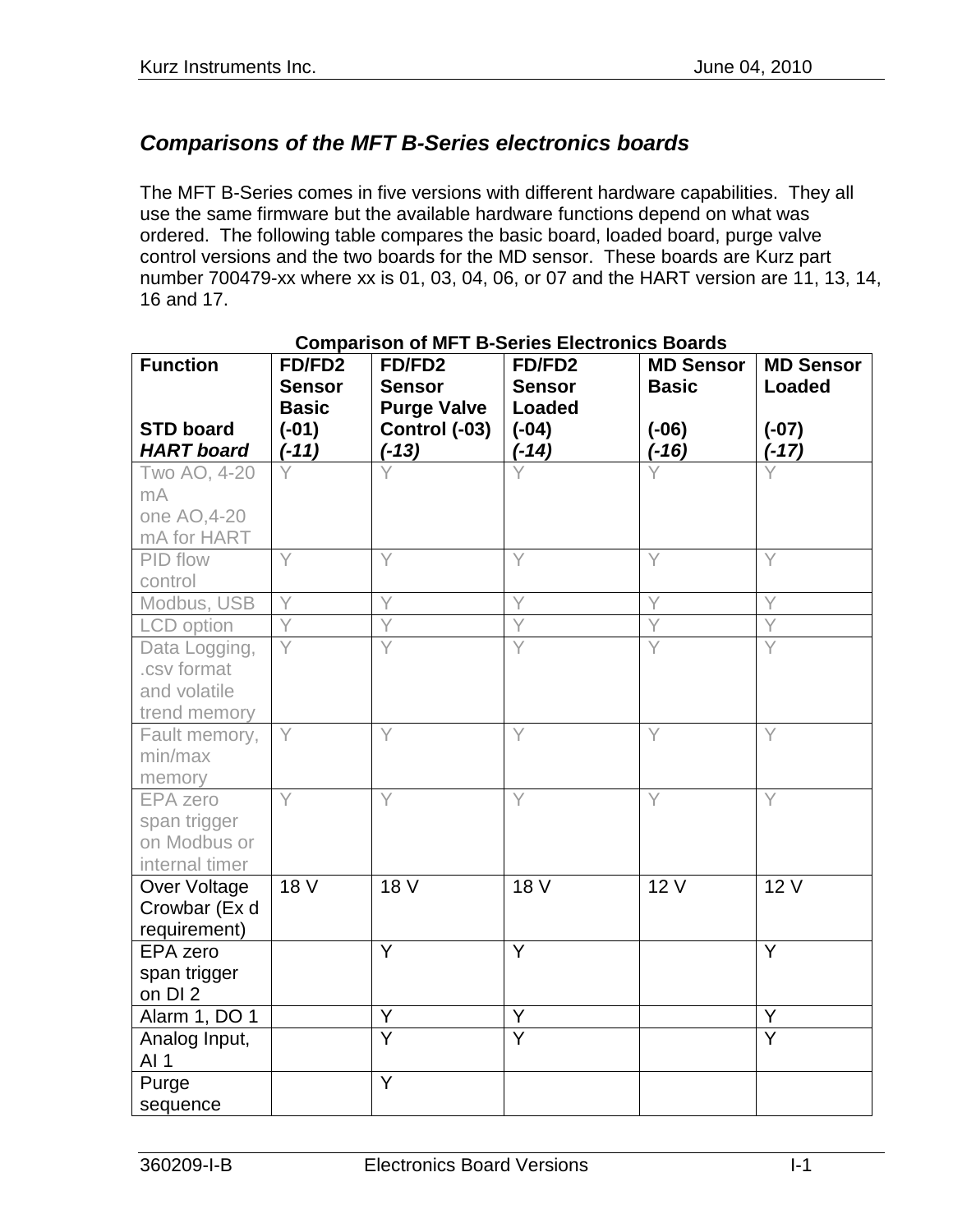| trigger on DI 1 |  |  |  |
|-----------------|--|--|--|
| Purge valve     |  |  |  |
| output DO 2     |  |  |  |
| Alarm 2, DO 2   |  |  |  |



Basic board (-01 or -06). Note there is only one green I/O connector.

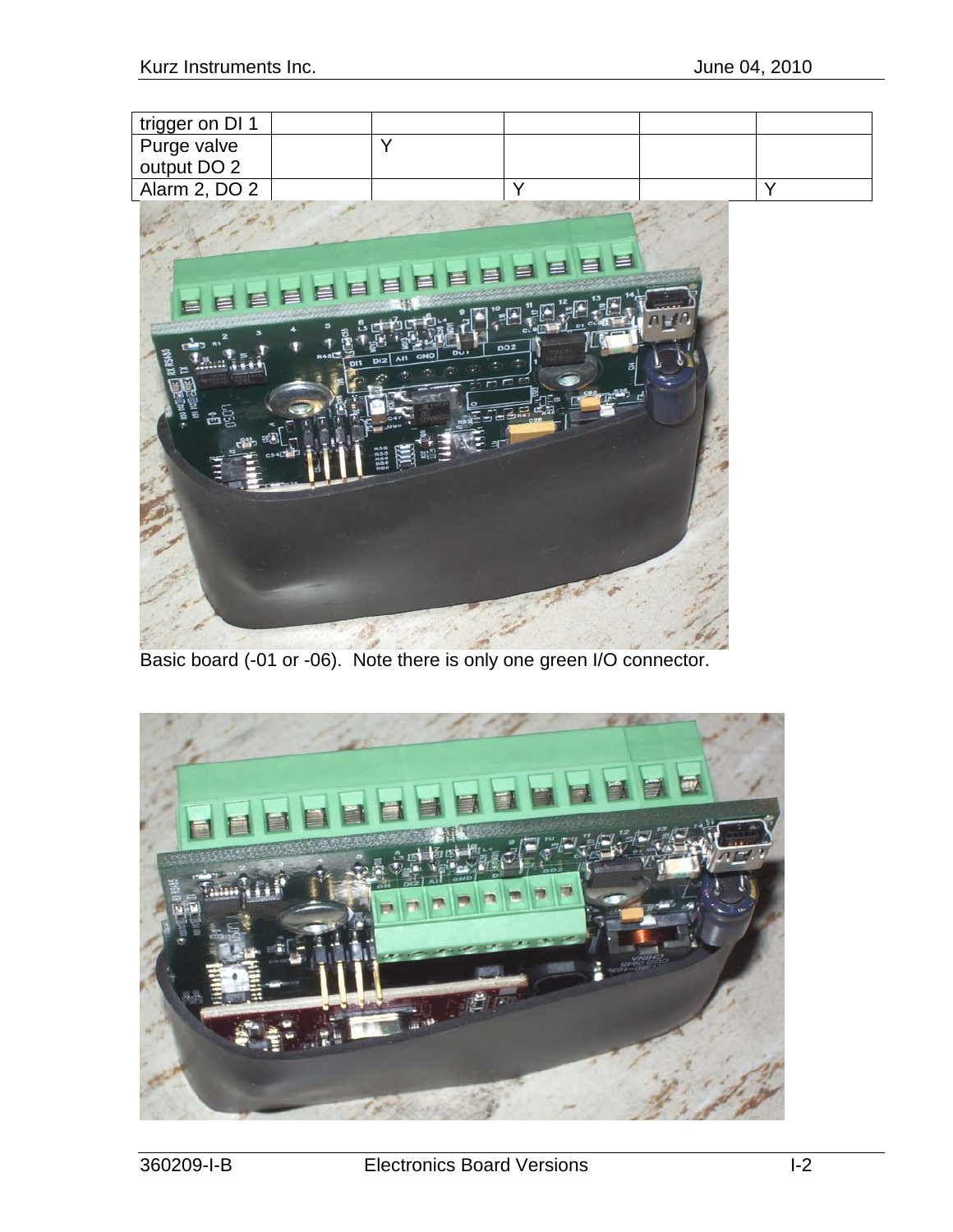Loaded board (-04 or -07). Note the second green I/O connector.



The purge version, -03 looks like the -04 fully loaded. The only way to tell the difference is to remove the board (two screws) and look under the board at the bottom as shown above. This example is the -04, fully loaded version, assembly revision B. To the right of the board version and build revision is the bar code number or board serial number. This example is A93110.

The board serial number is independent of a sensor's serial number. Sensor data and configuration information may be moved from one electronics board to the next using KzComm and the sensor's configuration file.

The HART version is distinguishable via having a shorter long green connector since it only has one 4-20 mA output.